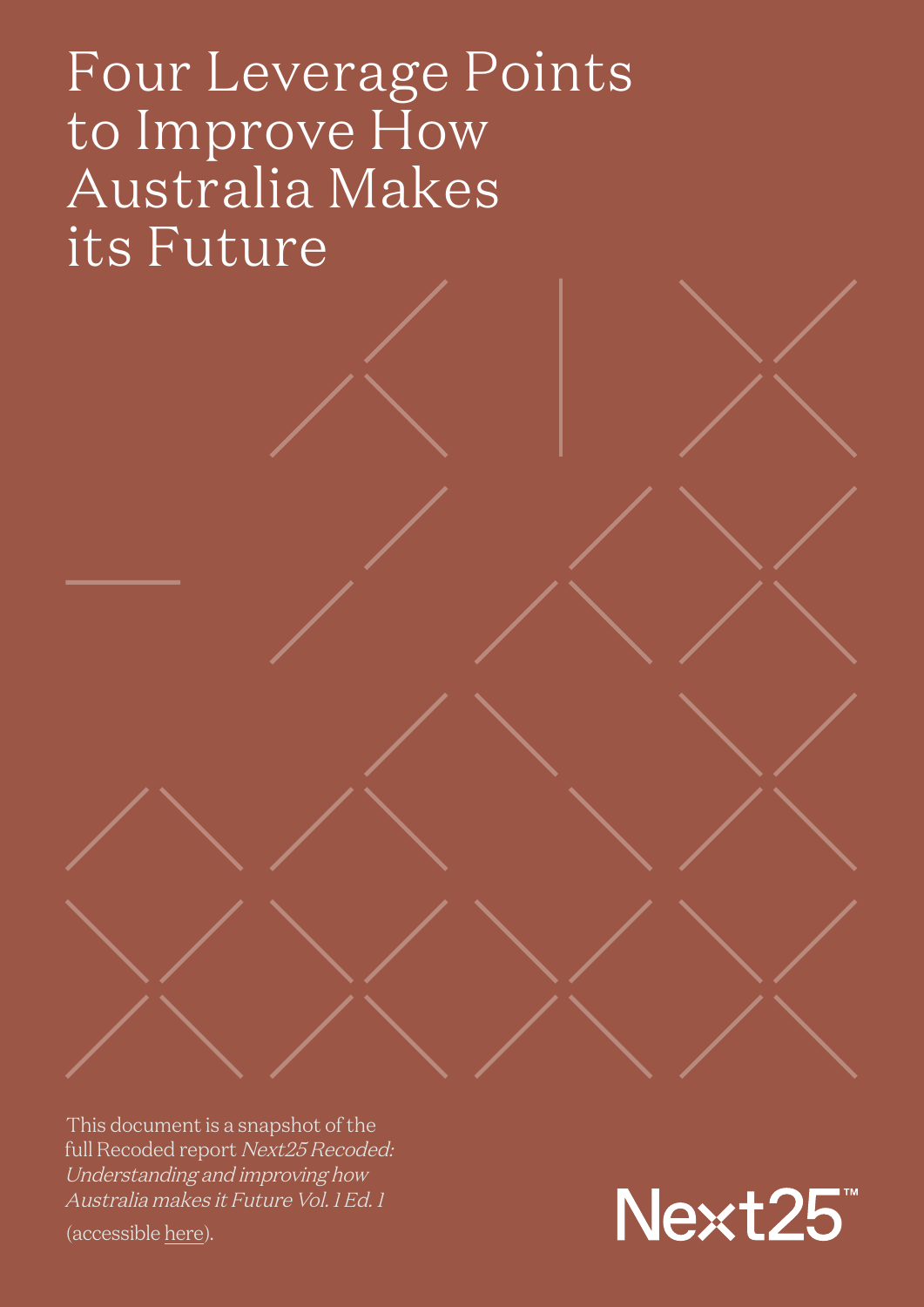## Contents

| We are Next25                                        | 03 |
|------------------------------------------------------|----|
| Why Australia Needs Recoded                          | 04 |
| Next25 Recoded                                       |    |
| Themes of success                                    | 05 |
| Nine factors of the current state                    | 07 |
| Change is necessary, but what kind?                  | 09 |
| Four levers to make the system more fit for purpose? | 10 |
| What's next for Next25                               | 11 |
| What you can do                                      | 11 |
| Contact                                              | 12 |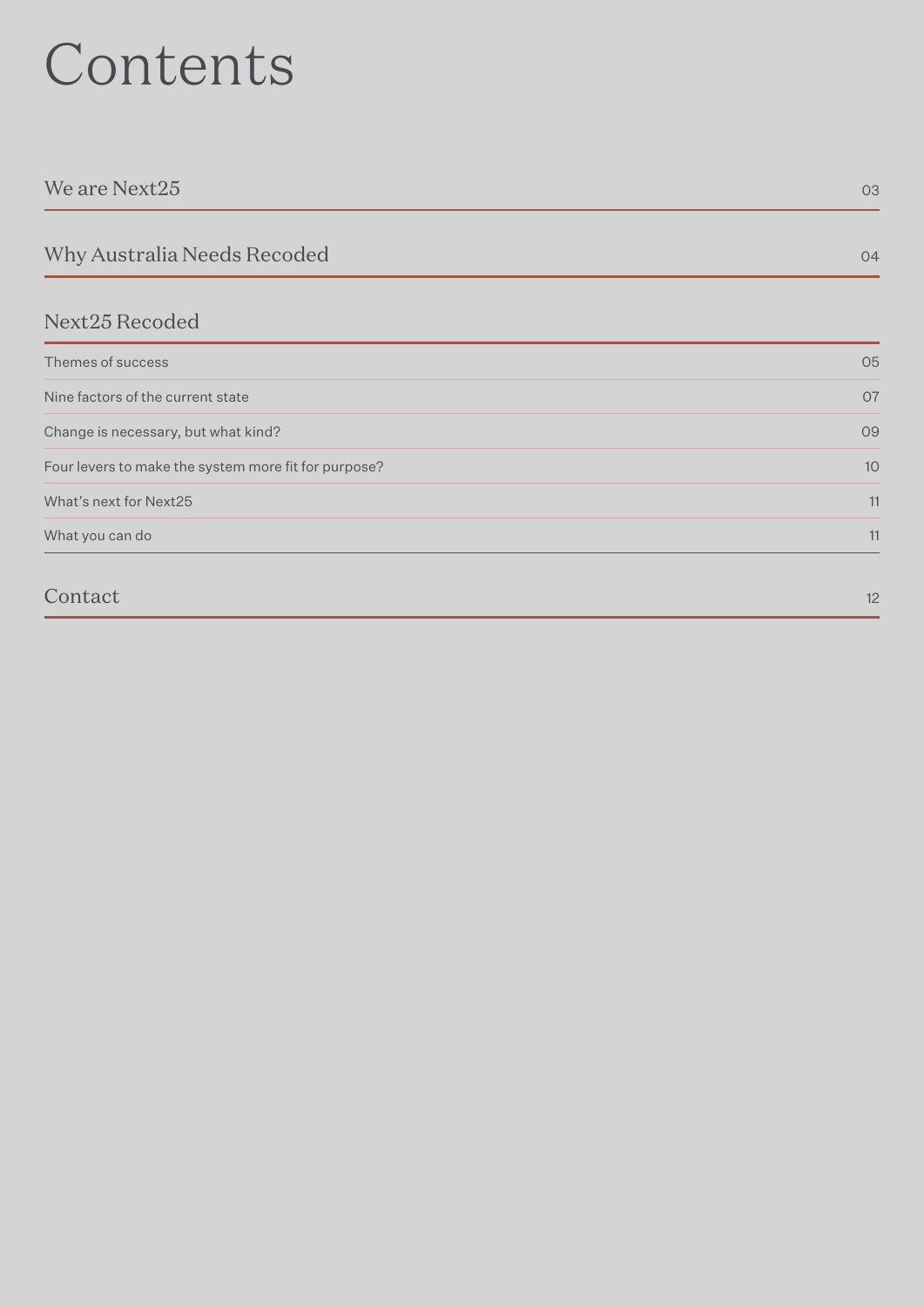## <span id="page-2-0"></span>We are Next25

Next25 was founded out of frustration that Australia – a wealthy nation with boundless opportunity – is squandering its future success. Our research has uncovered deep-seated problems hampering effective progress on issues such as climate change, inequality, and growth. These problems lie in Australia's future-making system.

The future-making system in Australia is made up of the sectors, institutions, organisations, groups, and individuals that influence Australia's future. It includes the public, politics, media, business, community organisations, experts, and the public service - and how these actors relate to each other. Next25 is a non-profit, non-partisan organisation dedicated to understanding and improving Australia's future-making system. We know Australia can make the future it wants only with three strong pillars in place, but these pillars are weak, and we have programs to strengthen them:

### Navigator:

Pillar 1: Desired Future

[View site](https://www.next25.org.au/navigator)

Deep social research that surveys the public and engages experts to discover the future Australia wants and whether we are on track.

# 2

1

### Recoded:

Pillar 2: System Assessment

[View site](https://www.next25.org.au/recoded)

Solutions-focused research that engages established and emerging leaders in the system to assess whether Australia has what it takes to create the desired future, and if not, what more is needed.

# 3

### Solutions:

Pillar 3: System Fix

[View site](https://www.next25.org.au/leadership)

Ongoing action to fix Australia's future-making system and keep it fit for purpose in a changing global context. Based on previous findings from Pillar Two, Next25's active solution is Leadership, courses, coaching, and support for parliamentarians to reconnect to their values, strengthen their capability to respond to the challenges of the 21st century, and restore trust in the political system.

"There are many challenges presently facing Australia, as well as new (unknown) challenges that will emerge as the future unfolds. It is a precondition to dealing with these effectively and in the public interest that the right decision-making systems and institutions are in place that have our trust and confidence. This is the focus of Next25, and why I believe it is a priority to support, irrespective of the particular issues that concern us personally or where we sit on the political spectrum." – Bill Manos, major donor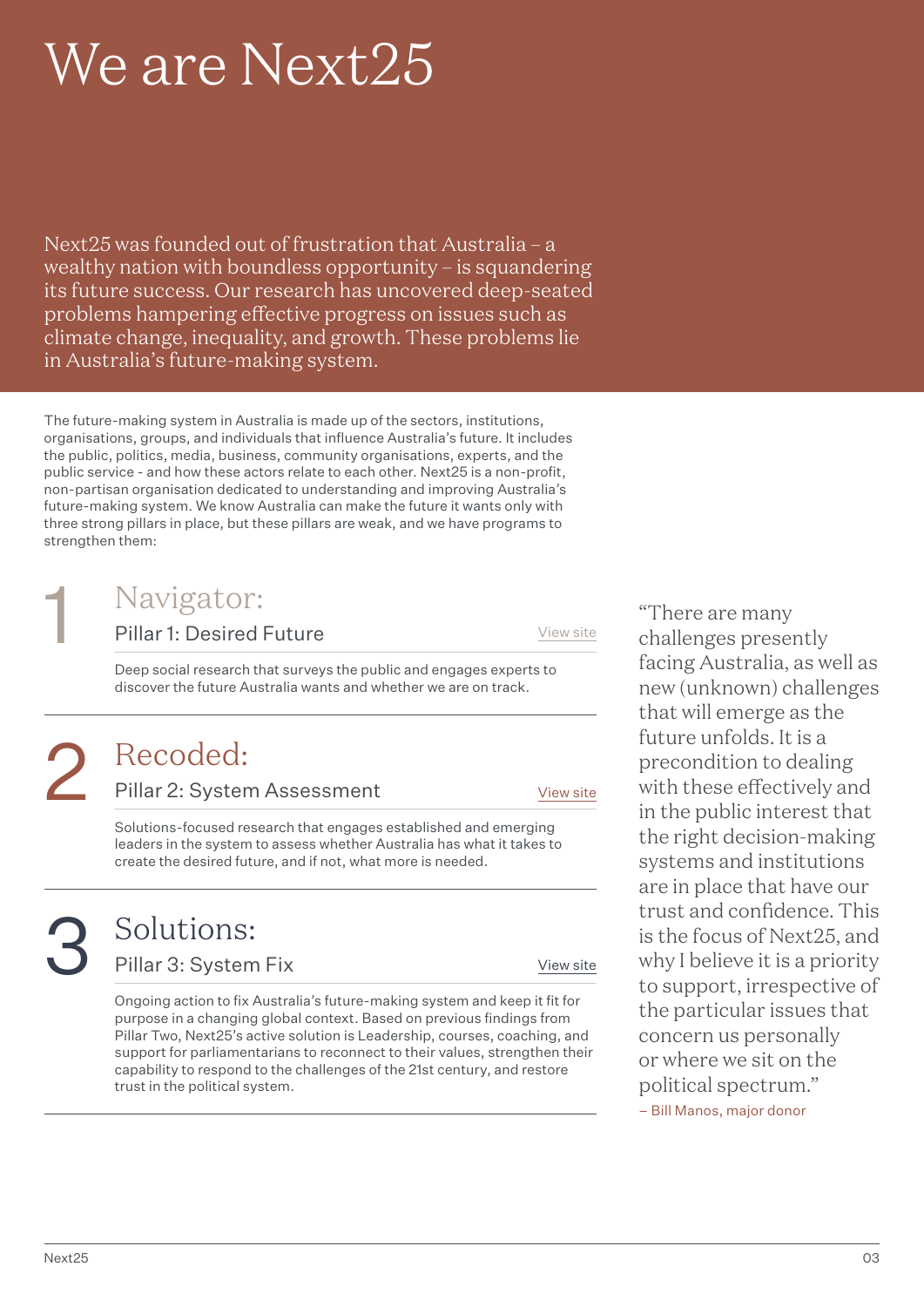### <span id="page-3-0"></span>Why Australia Needs Recoded

Next25 Navigator tells us that Australia is not on track to achieve the desired future. This year, Australia scored just 31/100 on the Public Interest Index – a national assessment of how well politicians and five other institutions act in the public interest. Navigator also found that only 39% of us are confident Australia will be a better country in 5-10 years and only 30% of us feel we can influence the future.

Recoded unearths a similar concern for Australia's future among virtually all interviewees. A common fear is that "younger generations today are the first that won't have a better quality of life than the previous ones" (005).<sup>1</sup>

We know from our research that Australia's dysfunctional future-making system is the underlying problem. To fix the future-making system, we must know the best places to intervene and have broad support from people and institutions within the system.

Without the knowledge and system support produced by Recoded, Australia cannot make its future-making system fit for purpose. And without this, the future Australia wants remains an impossible dream.

As well as directly contributing to system-fixes implemented through Next25 Solutions, Recoded lays the foundations for others to take steps of their own towards improving Australia's future-making system.



Breakdown of interviewees by section of the future-making system

> "I think that it is absolutely fantastic that you guys are interested in helping us all build a better country. It's the most audacious, fantastic goal to have. There's nothing more important, but it's so audacious that most people can't be bothered. You know, it's like it's too big. It's too vague. It's too hard. So, I think it's fantastic that's [where] you chose to focus." 017

<sup>1</sup> All interviewee responses have been anonymised throughout the report, with randomised numbers used as identifiers. See the full report for a list of participant's names.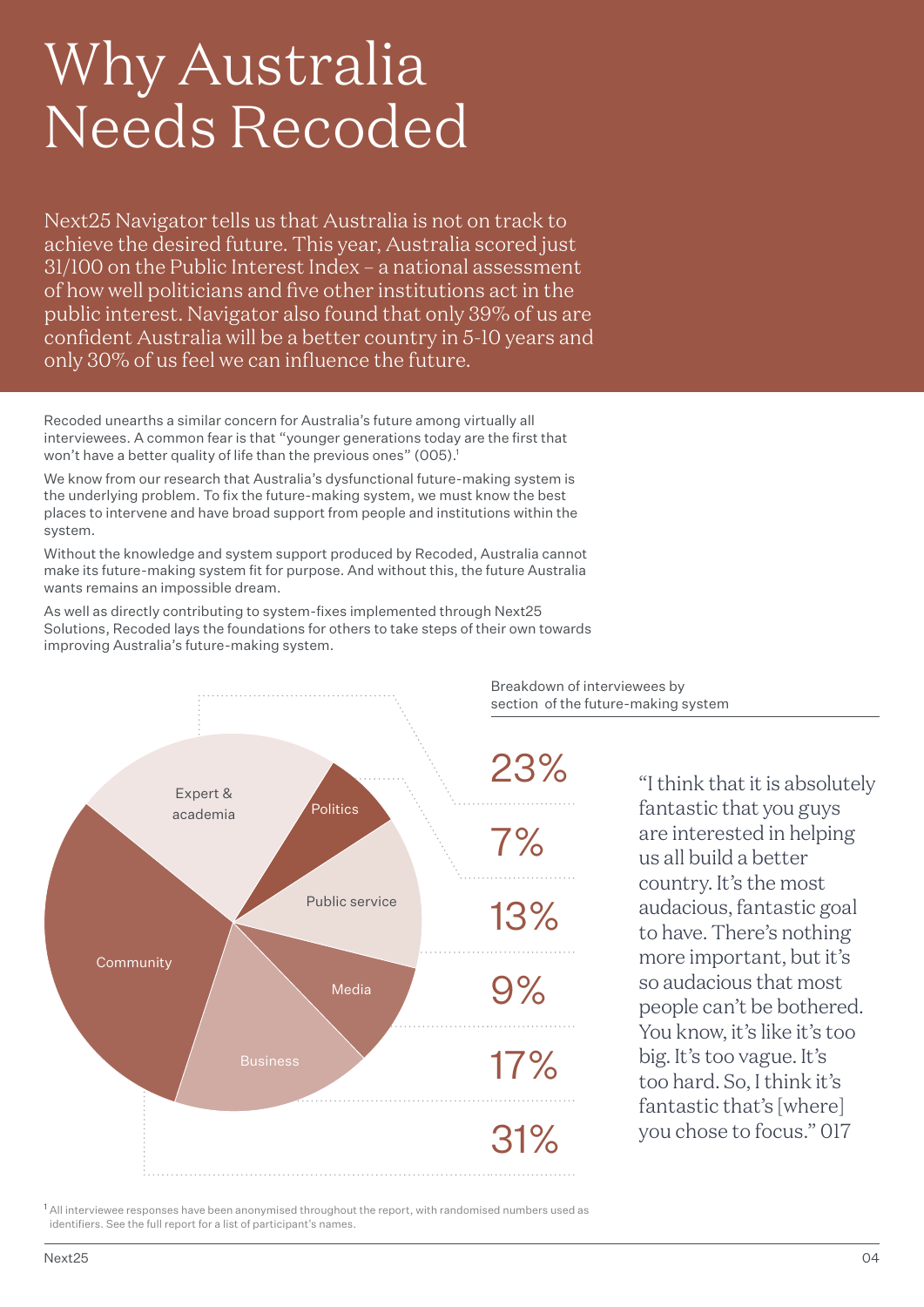## <span id="page-4-0"></span>Next25 Recoded:

Understanding and Improving How Australia Makes its Future Vol. 1. Ed. 1

The first Recoded report explores and synthesises 50 deeply reflective, one-on-one interviews with established and emerging leaders from a diverse cross-section of the future-making system.

The report findings explore how interviewees define success for Australia, how they understand the current system, the extent to which they believe change is required, and where the system can be transformed to improve how Australia makes its future.

#### Themes of success

We first examined what success looks like for the nation by asking interviewees, "How do you define success for the country today and in the future?" Answers differed with respondents drawing on their individual experiences and perspectives. However, there was common ground in four themes of success.

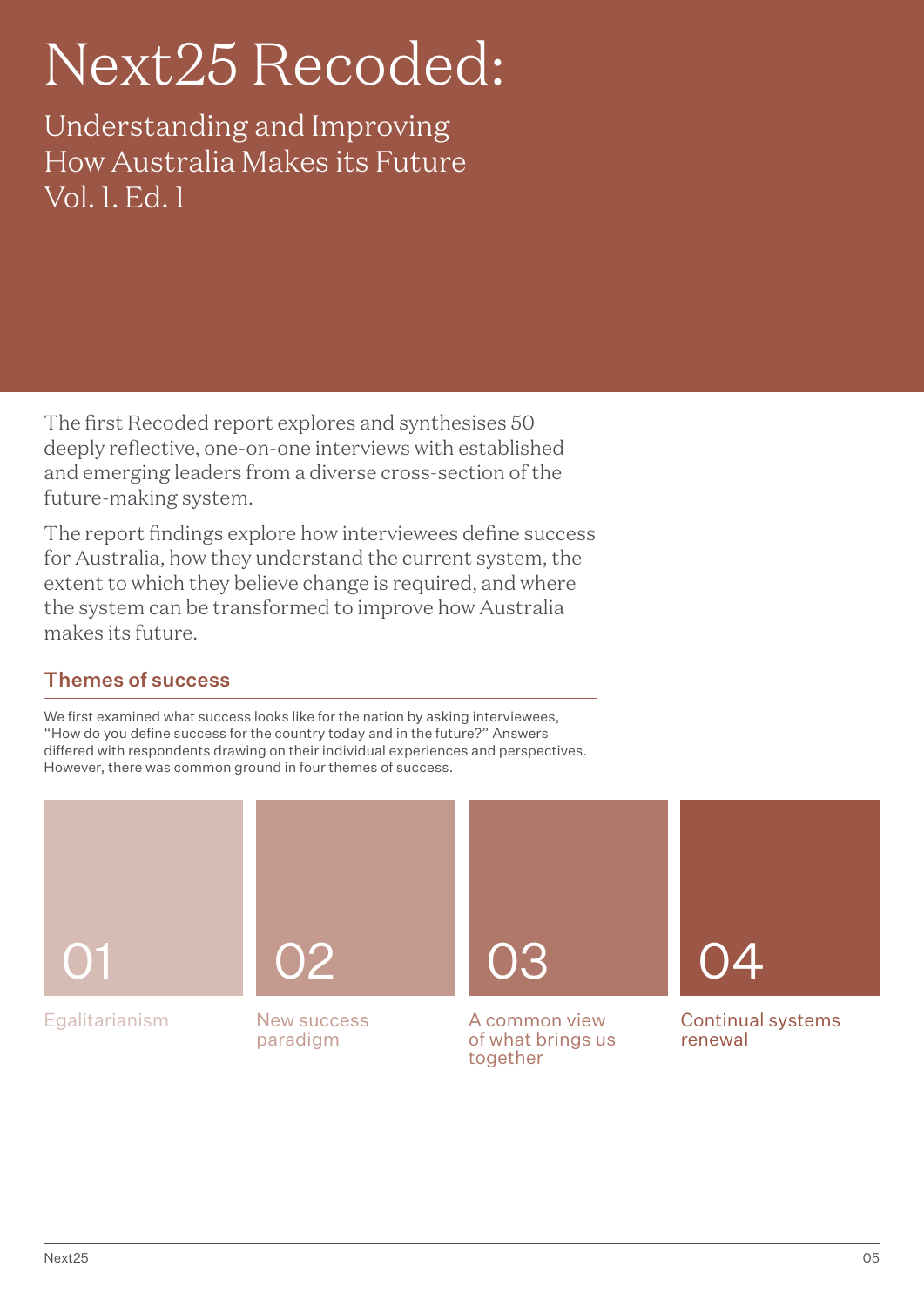Interviewees described how each theme would look in a successful Australia:

| • Reconciliation with First Nations and truth-telling<br>Egalitarianism<br>• Moving away from paternalistic, Western approaches to embrace<br>Indigenous wisdom<br>• Reducing gaps of inequality and disadvantage, particularly in wealth<br>disparity and between Indigenous and non-Indigenous Australians<br>. Quality processes, structures and institutions that are fair and enable<br>equal opportunity<br>• Diversity at the highest levels of leadership<br>• Acting to ensure the wellbeing of future generations<br>the moment, then that's a matter of concern for all the rest of us." 037<br>• Going beyond profit and growth<br>New success<br>• Accounting for the environment<br>paradigms<br>. Valuing all contributions, including the immaterial and the non-<br>monetised<br>• Considering the common good and what it means to look after the<br>community<br>• Acting for the long-term interests of the whole population<br>"The greater good  is in the long-term interest for the bulk of the<br>population, rather than the short-term interest of some small and<br>vociferous vested interest group. I think Australians are very good at<br>recognising noisy vociferous special interest groups, and sort of hosing<br>them down, no matter how well connected they are. And that, is really<br>important." 037<br>. That we, as a country, are cohesive and inclusive<br>A common view<br>• Having an Australian story that understands and addresses historical<br>of what brings us<br>harms and trauma<br>together<br>• Celebrating the diversity, difference, and contributions of all<br>"I think Australians are unsure of our future. The key is that we don't<br>the past and celebrate the past and know the history, our future has no<br>fundamental basis. [There is] no foundation for the future." 051<br>• Understanding interconnectedness in a complex, rapidly changing<br>Continual<br>world<br>systems renewal<br>• Capable of continually evolving, learning, and experimenting<br>• Embracing change as a democratic process<br>"[A] continuing capacity for development and review of actions to be<br>an equitable, fulfilling, sustainable society, and effective international<br>citizens it's really a process focus through which ideas and actions are<br>refined, examined, critiqued and developed  A workable and improving<br>system." 016 |  |  |                                                                                |
|--------------------------------------------------------------------------------------------------------------------------------------------------------------------------------------------------------------------------------------------------------------------------------------------------------------------------------------------------------------------------------------------------------------------------------------------------------------------------------------------------------------------------------------------------------------------------------------------------------------------------------------------------------------------------------------------------------------------------------------------------------------------------------------------------------------------------------------------------------------------------------------------------------------------------------------------------------------------------------------------------------------------------------------------------------------------------------------------------------------------------------------------------------------------------------------------------------------------------------------------------------------------------------------------------------------------------------------------------------------------------------------------------------------------------------------------------------------------------------------------------------------------------------------------------------------------------------------------------------------------------------------------------------------------------------------------------------------------------------------------------------------------------------------------------------------------------------------------------------------------------------------------------------------------------------------------------------------------------------------------------------------------------------------------------------------------------------------------------------------------------------------------------------------------------------------------------------------------------------------------------------------------------------------------------------------------------------------------------------------------------------------------------------------|--|--|--------------------------------------------------------------------------------|
|                                                                                                                                                                                                                                                                                                                                                                                                                                                                                                                                                                                                                                                                                                                                                                                                                                                                                                                                                                                                                                                                                                                                                                                                                                                                                                                                                                                                                                                                                                                                                                                                                                                                                                                                                                                                                                                                                                                                                                                                                                                                                                                                                                                                                                                                                                                                                                                                              |  |  |                                                                                |
|                                                                                                                                                                                                                                                                                                                                                                                                                                                                                                                                                                                                                                                                                                                                                                                                                                                                                                                                                                                                                                                                                                                                                                                                                                                                                                                                                                                                                                                                                                                                                                                                                                                                                                                                                                                                                                                                                                                                                                                                                                                                                                                                                                                                                                                                                                                                                                                                              |  |  |                                                                                |
|                                                                                                                                                                                                                                                                                                                                                                                                                                                                                                                                                                                                                                                                                                                                                                                                                                                                                                                                                                                                                                                                                                                                                                                                                                                                                                                                                                                                                                                                                                                                                                                                                                                                                                                                                                                                                                                                                                                                                                                                                                                                                                                                                                                                                                                                                                                                                                                                              |  |  |                                                                                |
|                                                                                                                                                                                                                                                                                                                                                                                                                                                                                                                                                                                                                                                                                                                                                                                                                                                                                                                                                                                                                                                                                                                                                                                                                                                                                                                                                                                                                                                                                                                                                                                                                                                                                                                                                                                                                                                                                                                                                                                                                                                                                                                                                                                                                                                                                                                                                                                                              |  |  |                                                                                |
|                                                                                                                                                                                                                                                                                                                                                                                                                                                                                                                                                                                                                                                                                                                                                                                                                                                                                                                                                                                                                                                                                                                                                                                                                                                                                                                                                                                                                                                                                                                                                                                                                                                                                                                                                                                                                                                                                                                                                                                                                                                                                                                                                                                                                                                                                                                                                                                                              |  |  |                                                                                |
|                                                                                                                                                                                                                                                                                                                                                                                                                                                                                                                                                                                                                                                                                                                                                                                                                                                                                                                                                                                                                                                                                                                                                                                                                                                                                                                                                                                                                                                                                                                                                                                                                                                                                                                                                                                                                                                                                                                                                                                                                                                                                                                                                                                                                                                                                                                                                                                                              |  |  |                                                                                |
|                                                                                                                                                                                                                                                                                                                                                                                                                                                                                                                                                                                                                                                                                                                                                                                                                                                                                                                                                                                                                                                                                                                                                                                                                                                                                                                                                                                                                                                                                                                                                                                                                                                                                                                                                                                                                                                                                                                                                                                                                                                                                                                                                                                                                                                                                                                                                                                                              |  |  | "If 1% of the population or 10% of the population is having it really tough at |
|                                                                                                                                                                                                                                                                                                                                                                                                                                                                                                                                                                                                                                                                                                                                                                                                                                                                                                                                                                                                                                                                                                                                                                                                                                                                                                                                                                                                                                                                                                                                                                                                                                                                                                                                                                                                                                                                                                                                                                                                                                                                                                                                                                                                                                                                                                                                                                                                              |  |  |                                                                                |
|                                                                                                                                                                                                                                                                                                                                                                                                                                                                                                                                                                                                                                                                                                                                                                                                                                                                                                                                                                                                                                                                                                                                                                                                                                                                                                                                                                                                                                                                                                                                                                                                                                                                                                                                                                                                                                                                                                                                                                                                                                                                                                                                                                                                                                                                                                                                                                                                              |  |  |                                                                                |
|                                                                                                                                                                                                                                                                                                                                                                                                                                                                                                                                                                                                                                                                                                                                                                                                                                                                                                                                                                                                                                                                                                                                                                                                                                                                                                                                                                                                                                                                                                                                                                                                                                                                                                                                                                                                                                                                                                                                                                                                                                                                                                                                                                                                                                                                                                                                                                                                              |  |  |                                                                                |
|                                                                                                                                                                                                                                                                                                                                                                                                                                                                                                                                                                                                                                                                                                                                                                                                                                                                                                                                                                                                                                                                                                                                                                                                                                                                                                                                                                                                                                                                                                                                                                                                                                                                                                                                                                                                                                                                                                                                                                                                                                                                                                                                                                                                                                                                                                                                                                                                              |  |  |                                                                                |
|                                                                                                                                                                                                                                                                                                                                                                                                                                                                                                                                                                                                                                                                                                                                                                                                                                                                                                                                                                                                                                                                                                                                                                                                                                                                                                                                                                                                                                                                                                                                                                                                                                                                                                                                                                                                                                                                                                                                                                                                                                                                                                                                                                                                                                                                                                                                                                                                              |  |  |                                                                                |
|                                                                                                                                                                                                                                                                                                                                                                                                                                                                                                                                                                                                                                                                                                                                                                                                                                                                                                                                                                                                                                                                                                                                                                                                                                                                                                                                                                                                                                                                                                                                                                                                                                                                                                                                                                                                                                                                                                                                                                                                                                                                                                                                                                                                                                                                                                                                                                                                              |  |  |                                                                                |
|                                                                                                                                                                                                                                                                                                                                                                                                                                                                                                                                                                                                                                                                                                                                                                                                                                                                                                                                                                                                                                                                                                                                                                                                                                                                                                                                                                                                                                                                                                                                                                                                                                                                                                                                                                                                                                                                                                                                                                                                                                                                                                                                                                                                                                                                                                                                                                                                              |  |  |                                                                                |
|                                                                                                                                                                                                                                                                                                                                                                                                                                                                                                                                                                                                                                                                                                                                                                                                                                                                                                                                                                                                                                                                                                                                                                                                                                                                                                                                                                                                                                                                                                                                                                                                                                                                                                                                                                                                                                                                                                                                                                                                                                                                                                                                                                                                                                                                                                                                                                                                              |  |  |                                                                                |
|                                                                                                                                                                                                                                                                                                                                                                                                                                                                                                                                                                                                                                                                                                                                                                                                                                                                                                                                                                                                                                                                                                                                                                                                                                                                                                                                                                                                                                                                                                                                                                                                                                                                                                                                                                                                                                                                                                                                                                                                                                                                                                                                                                                                                                                                                                                                                                                                              |  |  |                                                                                |
|                                                                                                                                                                                                                                                                                                                                                                                                                                                                                                                                                                                                                                                                                                                                                                                                                                                                                                                                                                                                                                                                                                                                                                                                                                                                                                                                                                                                                                                                                                                                                                                                                                                                                                                                                                                                                                                                                                                                                                                                                                                                                                                                                                                                                                                                                                                                                                                                              |  |  | know our past  we've really got to ask ourselves, if we don't understand       |
|                                                                                                                                                                                                                                                                                                                                                                                                                                                                                                                                                                                                                                                                                                                                                                                                                                                                                                                                                                                                                                                                                                                                                                                                                                                                                                                                                                                                                                                                                                                                                                                                                                                                                                                                                                                                                                                                                                                                                                                                                                                                                                                                                                                                                                                                                                                                                                                                              |  |  |                                                                                |
|                                                                                                                                                                                                                                                                                                                                                                                                                                                                                                                                                                                                                                                                                                                                                                                                                                                                                                                                                                                                                                                                                                                                                                                                                                                                                                                                                                                                                                                                                                                                                                                                                                                                                                                                                                                                                                                                                                                                                                                                                                                                                                                                                                                                                                                                                                                                                                                                              |  |  |                                                                                |
|                                                                                                                                                                                                                                                                                                                                                                                                                                                                                                                                                                                                                                                                                                                                                                                                                                                                                                                                                                                                                                                                                                                                                                                                                                                                                                                                                                                                                                                                                                                                                                                                                                                                                                                                                                                                                                                                                                                                                                                                                                                                                                                                                                                                                                                                                                                                                                                                              |  |  |                                                                                |
|                                                                                                                                                                                                                                                                                                                                                                                                                                                                                                                                                                                                                                                                                                                                                                                                                                                                                                                                                                                                                                                                                                                                                                                                                                                                                                                                                                                                                                                                                                                                                                                                                                                                                                                                                                                                                                                                                                                                                                                                                                                                                                                                                                                                                                                                                                                                                                                                              |  |  |                                                                                |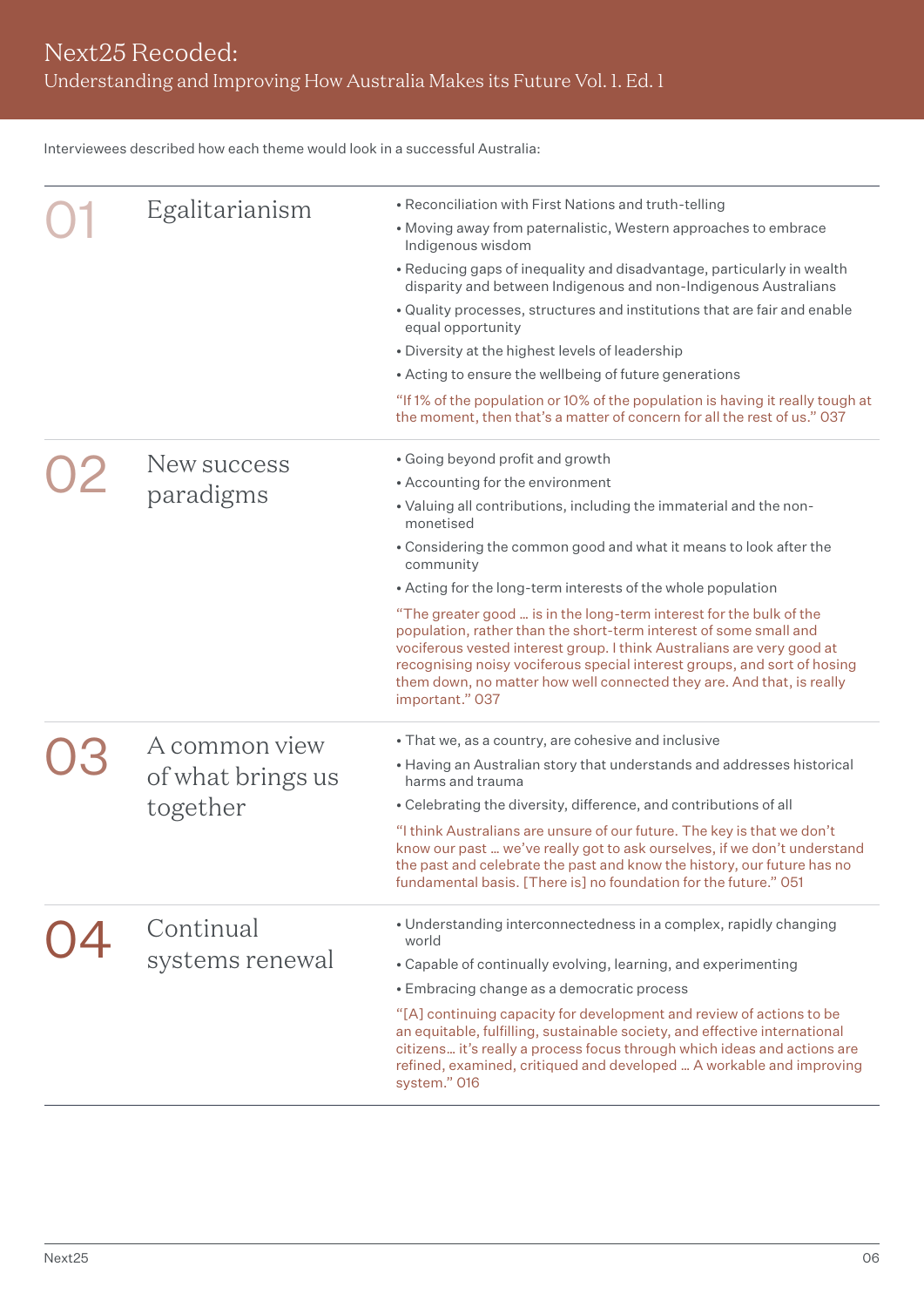#### <span id="page-6-0"></span>Nine factors of the current state

A core part of Recoded is building a shared understanding of the system's status quo. This allows Next25 to identify leverage points with the potential to transform Australia's future-making system. To understand the system, we spoke with interviewees about what they see as the biggest factors – and who they see as the most significant actors – contributing to the current state.



| Unbalanced<br>outcomes | Australia's future-making system has created a divide between the<br>haves and the have-nots.                                                                                                                                                                                                                                                                                                                                                                                                                                                                                                                                                                                                                                                                                                                                                                                |  |
|------------------------|------------------------------------------------------------------------------------------------------------------------------------------------------------------------------------------------------------------------------------------------------------------------------------------------------------------------------------------------------------------------------------------------------------------------------------------------------------------------------------------------------------------------------------------------------------------------------------------------------------------------------------------------------------------------------------------------------------------------------------------------------------------------------------------------------------------------------------------------------------------------------|--|
|                        | Interviewees are concerned about the degree of wealth disparity and see it<br>as unacceptable in a country with the resources of Australia. Not only does<br>this affect people today, but interviewees are also concerned about how it<br>will impact generations to come.                                                                                                                                                                                                                                                                                                                                                                                                                                                                                                                                                                                                  |  |
| Growth-driven          | Australia's future-making system is obsessed with economic growth.                                                                                                                                                                                                                                                                                                                                                                                                                                                                                                                                                                                                                                                                                                                                                                                                           |  |
|                        | The growth-driven narrative of neoliberalism is one that has been<br>accepted and held up by many from the 80s onward. While there are<br>positives that come with finding efficiencies, interviewees see this growth<br>narrative as "a big cause of inequality in Australia" (047) that "favours the<br>rich" (009). This paradigm shift is seen as having set a course for Australia<br>that emphasises market forces while diminishing the role of government<br>and the common good. The powerful and successful are viewed as<br>"beneficiaries of the neo-liberal perspective, and in their minds, it's been<br>very good to them and there's no need to challenge that system" (007).<br>However, interviewees did point to green shoots for positive change,<br>including Donut Economics from Kate Raworth, Wellbeing Budgets, ESG,<br>and Stakeholder Capitalism. |  |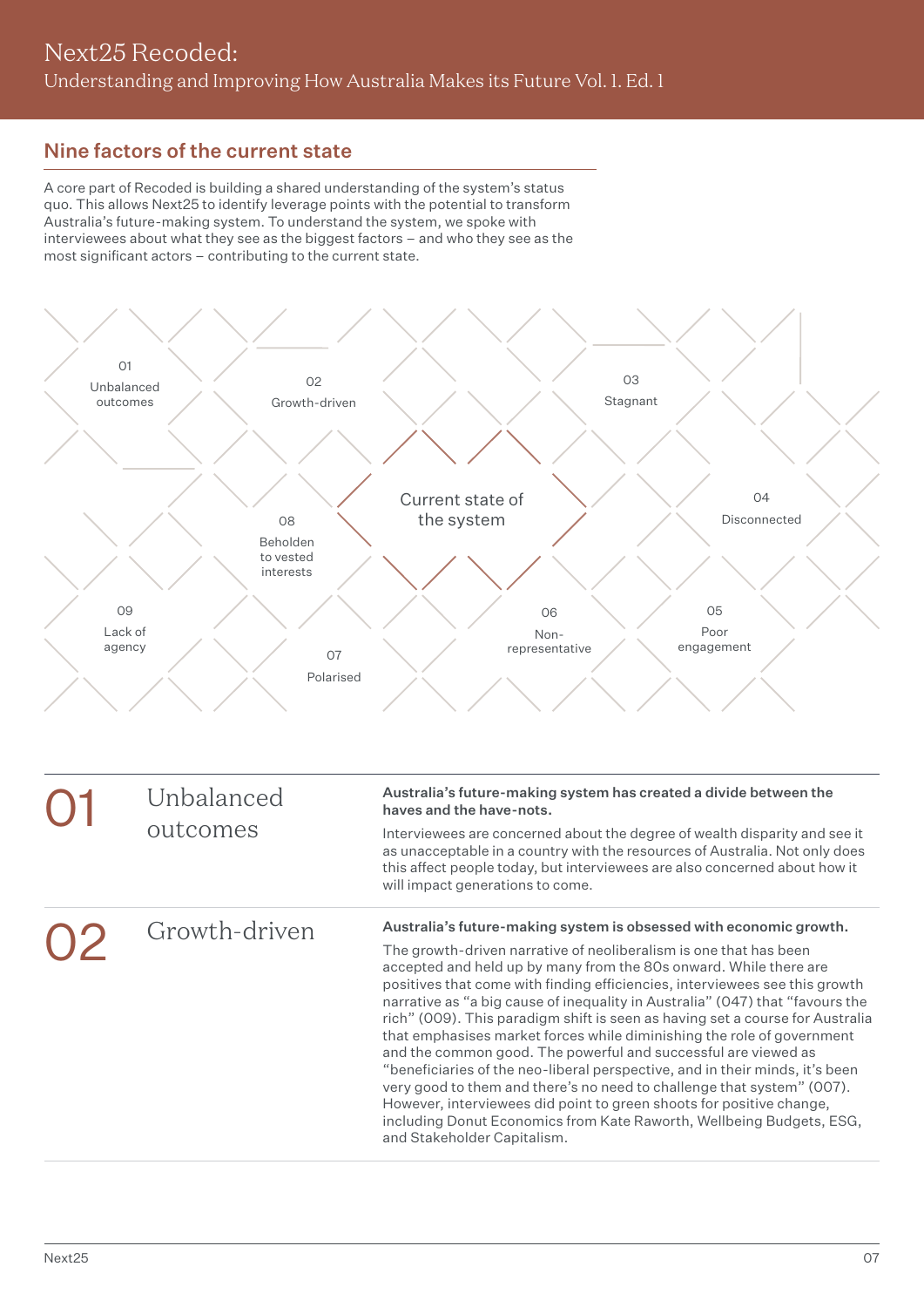| Stagnant                        | Australia's future-making system has become complacent and stagnant.<br>Interviewees see Australia's lack of reform over the past decades as an<br>indication the nation has become complacent and stagnant. Many link<br>this to a lack of vision and the challenges of a rapidly changing world.<br>Politicians are criticised for "responding rather than leading" (007)<br>and the Federal election cycle is called out as a driver of short-termism.<br>Interviewees also note that the public service is an environment that does<br>not encourage risk-taking or radical reform. In contrast, the private sector<br>is seen as being far more innovative and long-term in their approach.<br>"Is the expansion of the education system or the tourism industry in<br>Australia a result of government decisions? No, it's been, you know,<br>corporate opportunity, and people in those industries embracing those<br>opportunities, with some government facilitation." 002             |
|---------------------------------|-------------------------------------------------------------------------------------------------------------------------------------------------------------------------------------------------------------------------------------------------------------------------------------------------------------------------------------------------------------------------------------------------------------------------------------------------------------------------------------------------------------------------------------------------------------------------------------------------------------------------------------------------------------------------------------------------------------------------------------------------------------------------------------------------------------------------------------------------------------------------------------------------------------------------------------------------------------------------------------------------|
| Disconnected                    | Australia's future-making system siloed.<br>Numerous interviewees see a lack of collaboration across the system.<br>Politicians and the public service are called out for lack of engagement with<br>experts and interviewees feel disappointed when these actors are so poorly<br>informed. The sense of distrust and aversion toward experts is also felt by<br>the public, linked to growing inequality and uncertainty as people look for<br>answers and seek to blame the "elite". The structure of Federation and the<br>misalignment between levels of government is also viewed as problematic.<br>"I think that there are a few different systems working in parallel, sometimes<br>intersecting like a Venn diagram, other times, just not talking to each<br>other." O11                                                                                                                                                                                                             |
| Pockets of public<br>engagement | Australia's future-making system does not genuinely engage the<br>community.<br>While there are pockets of public engagement across Australia,<br>interviewees want to see greater and more diverse avenues for public<br>participation in decision-making processes. This includes recognising the<br>value of lived experience in the same way as traditional knowledge through<br>education or the professional sphere. A stronger connection between<br>communities and politicians is also noted as a pathway for broader systems<br>change. Whether it is a form to fill out or handing down information with<br>minimal interaction (020; 026), failing to genuinely engage the public<br>can lead to people not feeling heard and fears arising over the unknown.<br>Interviewees pointed to running multiple deliberative approaches, better<br>promotion of public engagement opportunities, and institutionalising these<br>processes as avenues for improvement.                    |
| Non-<br>representative          | Australia's future-making system leaders do not reflect the diversity of<br>Australia.<br>Many see leadership in Australia as becoming more homogenous,<br>perceived as "old, white, and male". Politics is identified as the area lacking<br>the most diversity of representation due to multiple barriers to entry,<br>such as the professionalisation of the sector and the resources required<br>to run for office. This is strengthened by our two-party system where<br>"only certain kinds of people can work their way into those parties" (032).<br>A consequence of the "limited pool" of politicians is that they are often<br>disconnected from the community they serve. However, while interviewees<br>mostly spoke about politics lacking diversity, it was also noted how this<br>pervades throughout society: The "overarching ideology blocking it<br>[diversity] is white supremacy  [which] keeps particular people who are<br>profiting off that system at the top" (032). |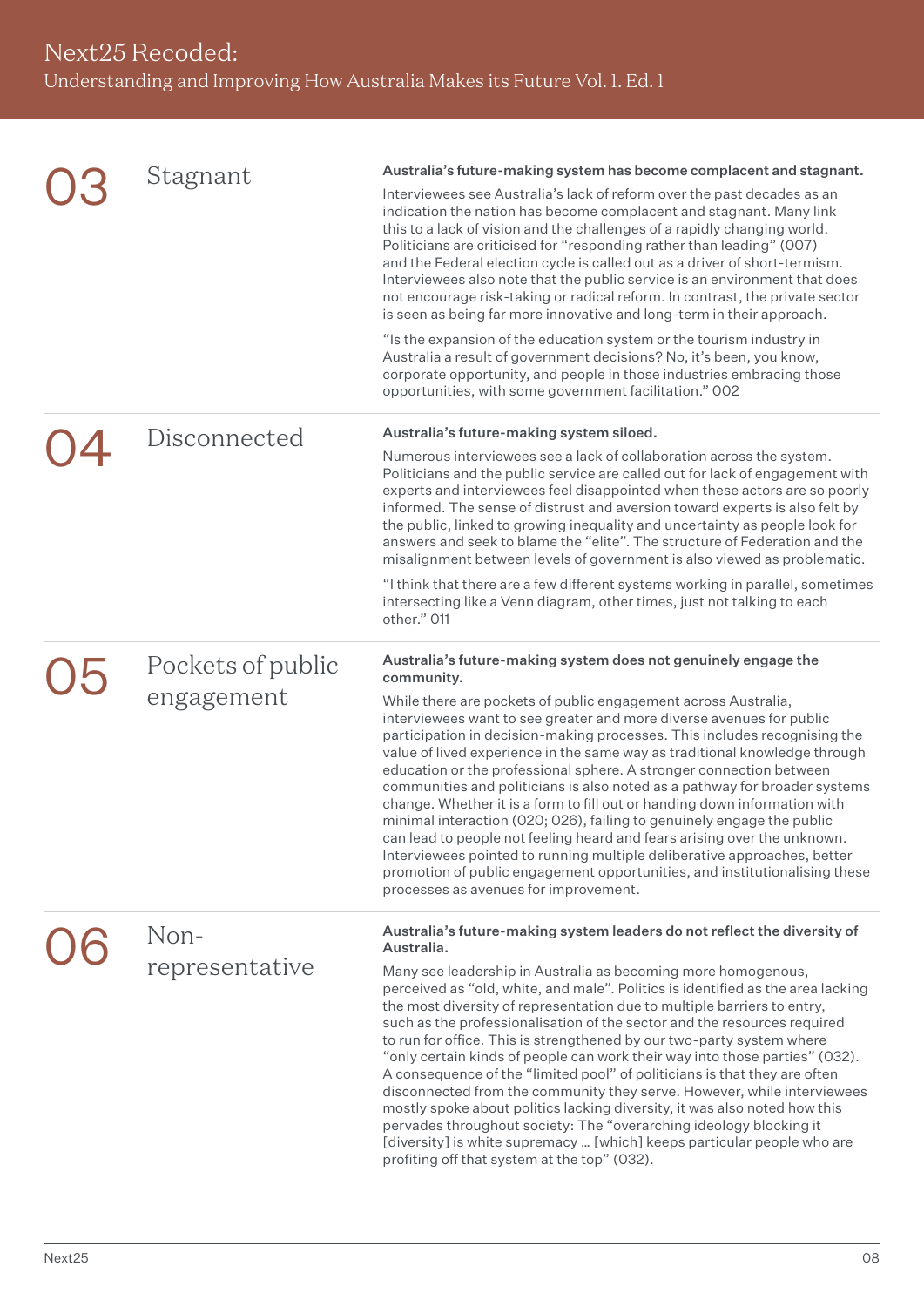<span id="page-8-0"></span>

| Beholden to<br>vested interests | Australia's future-making system is not holding the powerful to account.<br>Interviewees are concerned about the significant political influence of big<br>business and lucrative sections of the economy, such as those in the coal,<br>mining, and petroleum supply chains. Cross pollination between politicians,<br>lobbyists, and journalists as "super connectors" is also seen as problematic<br>due to their ability to influence decision-making through their relationships.<br>Interviewees spoke of a "strong gravitational pull around the existing status<br>quo" for those with an interest in the process to want to maintain a system<br>that works for them. Additionally, these conditions can also lead to "good<br>politicians" who end up "dropping out because the compromises they have<br>to make are too great" (009). A lack of accountability among politicians<br>is seen as being perpetuated by the media, which is not as resourced as it<br>once was to uphold accountability as the Fourth Estate. |
|---------------------------------|--------------------------------------------------------------------------------------------------------------------------------------------------------------------------------------------------------------------------------------------------------------------------------------------------------------------------------------------------------------------------------------------------------------------------------------------------------------------------------------------------------------------------------------------------------------------------------------------------------------------------------------------------------------------------------------------------------------------------------------------------------------------------------------------------------------------------------------------------------------------------------------------------------------------------------------------------------------------------------------------------------------------------------------|
| Polarised                       | Australia's future-making system is increasingly divided.<br>There is increasing polarisation among the public, politicians, and the<br>media. Interviewees see us becoming a less tolerant society with declining<br>ability for constructive and empathetic conversations. Two factors<br>contributing to this include the media, including social media, and a cultural<br>tendency to avoid difficult or intellectual conversations. Politicians, even<br>from those within politics, are perceived as having a self-interested "win at<br>all costs" attitude and a lack of willingness to work together for the good<br>of the nation. The increasingly commercial media model is also viewed as<br>deepening the divide and contributing to echo chambers through a lack of<br>diversity in opinions and the rise of misinformation. Interviewees see the<br>relationship between politics and media as the most influential in Australia's<br>future-making system, mainly due to their role in the polarisation of society. |
| Lack of agency                  | Australia's future-making system makes people feel disempowered.<br>Many interviewees commented that Australians do not feel a sense of<br>ownership over the system or the ability to influence change. Often,<br>structures that "are meant to enable people to make their voice heard", such<br>as political party membership and compulsory voting, leaves people feeling<br>that "their voice doesn't matter anyway" (012). Interviewees from politics<br>spoke about the need to build better relationships between politics and<br>citizens but note that it is difficult to do so and to manage public expectations<br>about what eventuates from light-touch engagements. Interviewees often<br>expressed how the system is likely to beat individuals down.                                                                                                                                                                                                                                                                |
|                                 |                                                                                                                                                                                                                                                                                                                                                                                                                                                                                                                                                                                                                                                                                                                                                                                                                                                                                                                                                                                                                                      |

#### Change is necessary, but what kind?

All interviewees believe some change is necessary in Australia's future-making system. So, how do we go about making change?

- Incremental, evolutionary change: While it might be tempting to "dream of a revolution", most interviewees see evolutionary change is seen to be more enduring and realistic. "Incrementally moving the needle" in a complex system provides "greater capacity for change to stick and endure".
- Immediate, revolutionary change: Some interviewees see fast-acting change as necessary, and some argue we need a "fundamental shift." A desire for immediate change is often linked to concerns of climate change.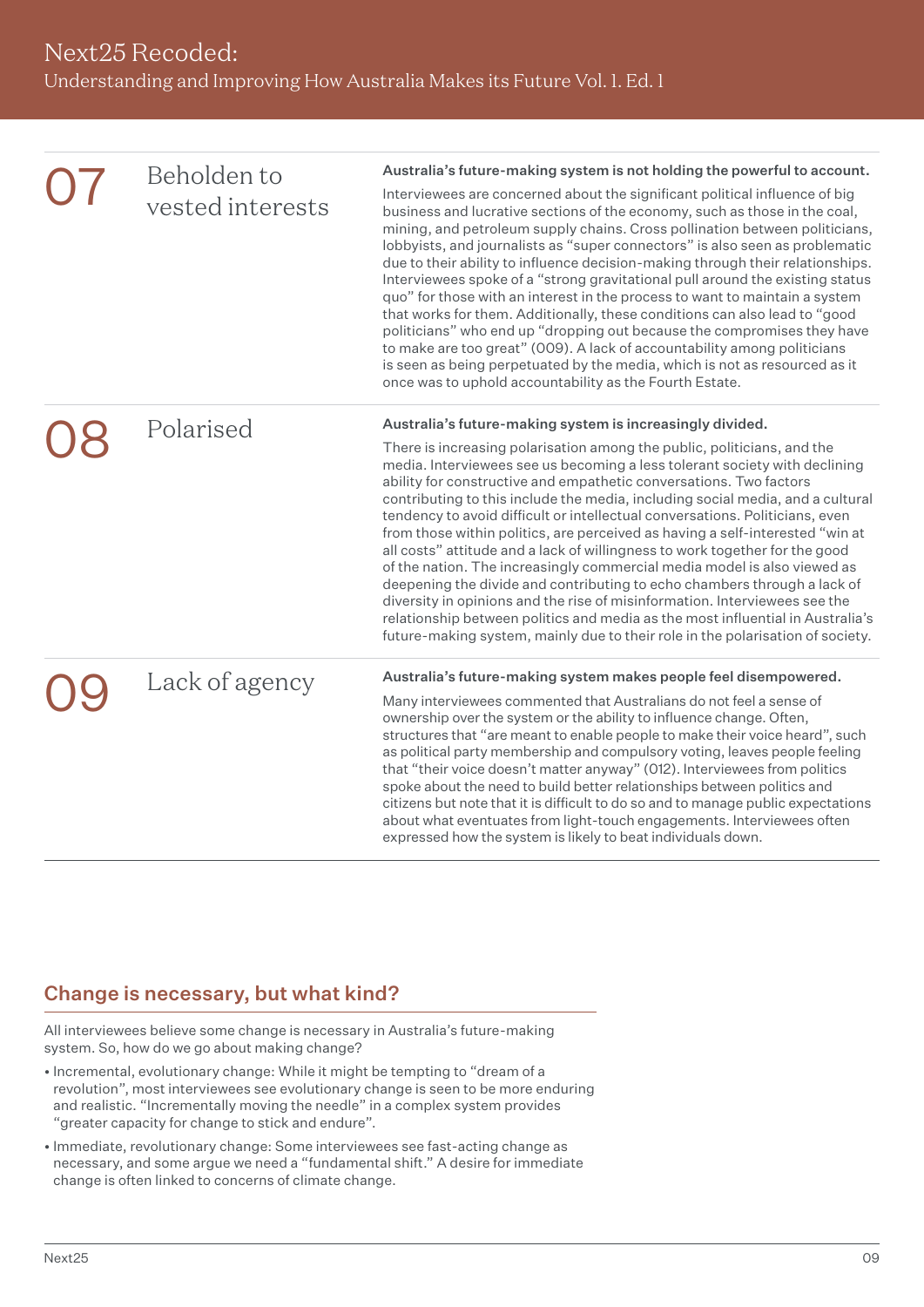#### <span id="page-9-0"></span>Four levers to make the system more fit for purpose?

Discussions for Recoded unearthed multiple potential areas for improvement. Next25 has identified four leverage points with catalytic potential to transform Australia's future-making system:

| Articulating<br>and embracing<br>an inclusive<br>Australian<br>identity | How might we embrace a national identity and story that is honest,<br>inclusive, inspiring, and values the contributions of all people?<br>Interviewees expressed a strong sense of opportunity in broadening our<br>understanding of Australia's story and identity. Whether it be embracing<br>First Nation wisdoms, our democratic feats, multiculturalism, or the<br>efforts of everyday people, like the Rural Fire Service.<br>"I think there is not enough education on how problematic some of the<br>history is, and then how that informs some of the problems for society<br>today" 051                                                           |
|-------------------------------------------------------------------------|--------------------------------------------------------------------------------------------------------------------------------------------------------------------------------------------------------------------------------------------------------------------------------------------------------------------------------------------------------------------------------------------------------------------------------------------------------------------------------------------------------------------------------------------------------------------------------------------------------------------------------------------------------------|
| Authorising<br>and embracing<br>success<br>paradigms<br>beyond GDP      | How might we embrace a success paradigm that goes beyond<br>economic growth to also include social and environmental factors?<br>Our current system operates under a paradigm where growth is<br>prioritised above all. This continuous growth mindset is seen as<br>contributing to unbalanced outcomes, environmental degradation, and<br>unsustainable consumption. The shift toward embracing a more holistic<br>version of success is already beginning in Australia. This is reflected in<br>the elevation of ESG guidelines and stakeholder capitalism within the<br>business world, and wellbeing budgets becoming more normalised in<br>government. |
| Enabling and<br>embracing<br>constructive<br>discourse                  | How might we embrace and enable more constructive discourse<br>across Australian society?<br>There is broad consensus that constructive conflict, debate, and being<br>challenged is necessary and must be developed going forward.<br>Increasing acceptance and bridging divides can creative more<br>conducive environments for constructive debate. Pathways forward<br>might involve using what we have in common as a starting point. We<br>can use broad ideas of success or visions for the future as a means of<br>connecting with other another, such as social cohesion, diversity, and<br>valuing all contributions and experiences.              |
| Engaging with<br>and embracing<br>public wisdom in<br>decision-making   | How might we enable all people in Australia to contribute to, and feel<br>represented by, the decisions made on their behalf?<br>Interviewees often discussed the concern that most people in Australia,<br>including themselves, do not feel that they have a say in the decisions<br>that impact them. Many interviewees see decision-making processes<br>that are inclusive of voices with lived experience as greatly important.<br>These voices have been "an ingredient that's being missed in a big<br>way." There is opportunity to connect people to decision-makers and                                                                            |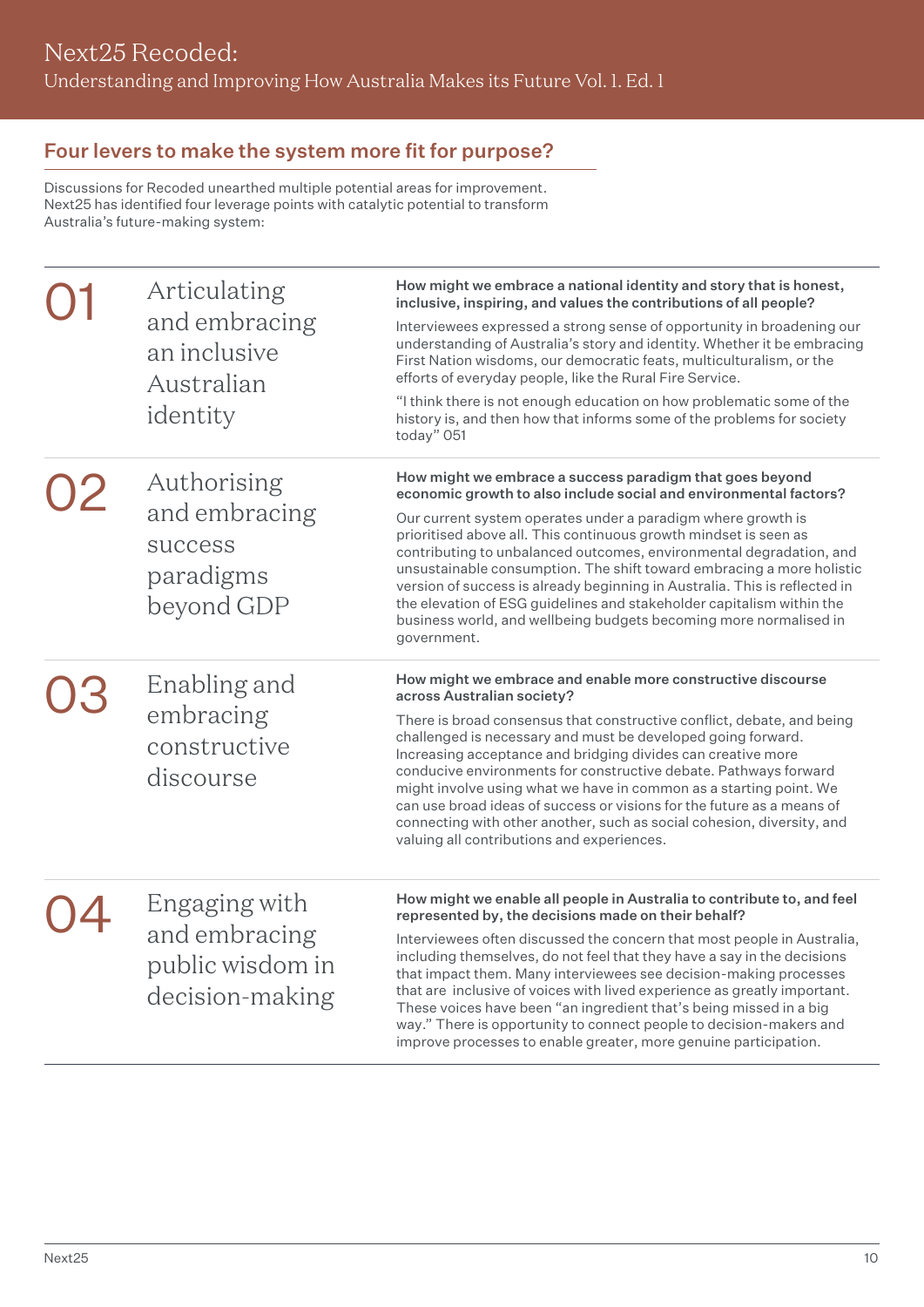#### <span id="page-10-0"></span>What's next for Next25

Recoded is designed to continually identify and explore system challenges and solutions that have catalytic potential to improve Australia's future-making system, Recoded is designed also to build support to implement improvements. We encourage individuals, organisations, and institutions that make up our futuremaking system to harness the findings of our research to improve the system. Next25 will also continue to play its role.

#### In 2022

Next25 will engage with the system to select and work on one leverage point. Just as we have done with Next25 Leadership, we will then work with system actors to bring a new solution to life that improves Australia's future-making system.

#### Longer-term

Next25 will continue working with the system to further explore the four leverage points described above, to find further leverage points, and to build further solutions. For more on the Recoded process and approach, see [our website](https://www.next25.org.au/recoded) or the [full report.](http://files.next25.org.au/Next25_Recoded_Report_V1E1.pdf)

#### What you can do

We are all part of the system and have a role in shaping our society, our culture, and our institutions. All Australians have a role in creating a nation that we are proud to pass on to the next generation. By understanding and harnessing our power to improve the system as individuals, organisations, groups, and institutions, we can influence others to consider their role and ability to do the same.

| For the reader                                    | We are all part of the system and have an opportunity to be involved in making the<br>future Australia wants. Next25 is eager to hear your thoughts as we explore the<br>leverage point to take forward. Fill out this survey to tell us:<br>. What you think of the leverage points?<br>• Which leverage point you think has the most potential ad why?<br>• Is something missing?<br>Share this report summary with your friends, family and colleagues and continue<br>to actively engage in the future-making system. |
|---------------------------------------------------|---------------------------------------------------------------------------------------------------------------------------------------------------------------------------------------------------------------------------------------------------------------------------------------------------------------------------------------------------------------------------------------------------------------------------------------------------------------------------------------------------------------------------|
| For organisations,<br>groups, and<br>institutions | Next25 is here to support and collaborate with you to help make the future Australia<br>wants. We encourage you to:<br>• Share this summary report and use its insights to inform your strategic planning<br>. Invite us to present the findings and facilitate discussions about how this impacts<br>you and the nation<br>• Engage us to help you understand and articulate your role in the system and<br>what actions you can take                                                                                    |
|                                                   | • Partner with us or sponsor us to explore a leverage point in detail, including<br>identifying and developing a solution<br>Please contact us if your organisation is interested in pursuing any of these options.                                                                                                                                                                                                                                                                                                       |